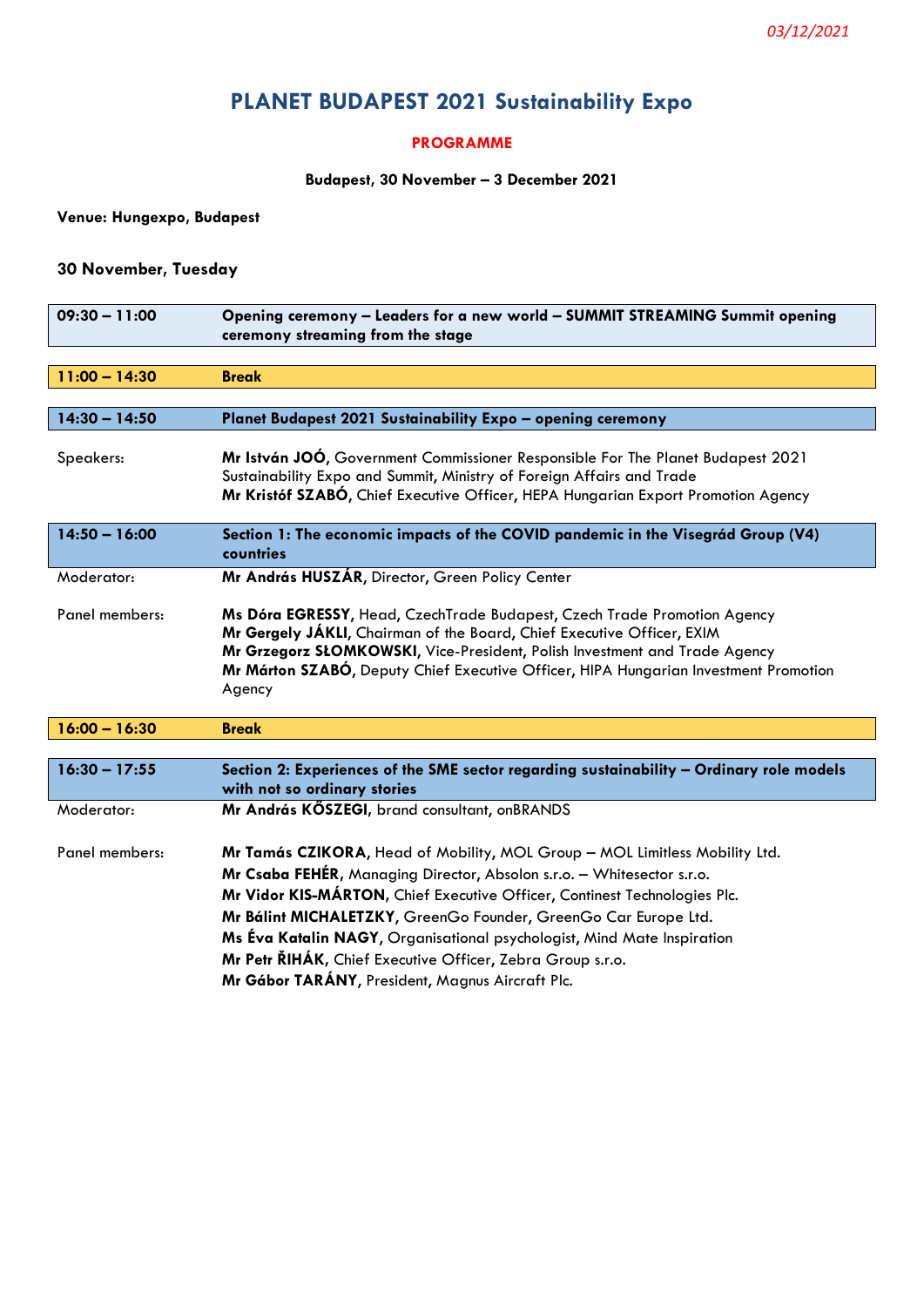# **1 December 2021, Wednesday**

| $09:30 - 11:00$ | Section 3: Impact of climate change on tradable business opportunities                                                                                                                                                                                                                                                                                                                                                                                                                             |
|-----------------|----------------------------------------------------------------------------------------------------------------------------------------------------------------------------------------------------------------------------------------------------------------------------------------------------------------------------------------------------------------------------------------------------------------------------------------------------------------------------------------------------|
| Moderator:      | Ms Diána ÜRGE-VORSATZ, physicist, climate researcher                                                                                                                                                                                                                                                                                                                                                                                                                                               |
| Panel members:  | Mr János FEKETE, Managing Director, Greengiving Hungary Ltd.<br>Mr Máté GALLAI, Managing Director, Kuube Hungary Ltd.<br>Mr Milan GROHMANN, Chief Executive Officer, INSTAR ITS Ostrava A.S.<br>Mr Károly HENGER, Managing Director, HORGE Technologies Ltd.<br>Mr Václav KUREL, Chief Executive Officer, Carboneg - Benefit Management s.r.o.<br>Mr László ÖRLŐS, Managing Director, Western Balkans Green Center Llc.<br>Mr Martin TUŠER, Business Development Director, TREEIB - LEDASCO s.r.o. |
| $11:00 - 11:30$ | <b>Break</b>                                                                                                                                                                                                                                                                                                                                                                                                                                                                                       |
|                 |                                                                                                                                                                                                                                                                                                                                                                                                                                                                                                    |
| $11:30 - 13:05$ | Section 4: Sustainable smart cities in the V4 countries I.                                                                                                                                                                                                                                                                                                                                                                                                                                         |
| Moderator:      | Ms Sarolta BESENYEI, Head, CED Marosvásárhely, CED Central European Economic<br>Development Network Nonprofit Ltd., Vice-President, World Smart City Organization                                                                                                                                                                                                                                                                                                                                  |
| Panel members:  | Mr Marcel GIBÓDA, Vice-Mayor, Košice<br>Mr Jiří OLIVA, Deputy Mayor, Brno<br>Mr Ákos BALÁZS, Deputy Mayor, Debrecen<br>Mr Adam PUSTELNIK, Deputy Mayor, Łódź                                                                                                                                                                                                                                                                                                                                       |
| $13:05 - 14:30$ | <b>Break</b>                                                                                                                                                                                                                                                                                                                                                                                                                                                                                       |
|                 |                                                                                                                                                                                                                                                                                                                                                                                                                                                                                                    |
| $14:30 - 16:00$ | Section 5: Global issues - local answers: solutions offered by the Central-European water<br>industry                                                                                                                                                                                                                                                                                                                                                                                              |
| Moderator:      | Mr András SZÖLLŐSI-NAGY, Professor, National University of Public Service, Faculty of Water<br><b>Sciences</b>                                                                                                                                                                                                                                                                                                                                                                                     |
| Panel members:  | Mr Attila BODNÁR, Vice-President, Organica Water<br>Mr Péter HAVAS, Owner's representative, Aqualygate - AktívEnergia Ltd.<br>Mr Bálint HORVÁTH, Managing Director, PURECO Ltd.<br>Mr Adrián KISS, Managing Director, HWTC Hungarian Water Technology Corporation Ltd.                                                                                                                                                                                                                             |
| $16:00 - 16:30$ | <b>Break</b>                                                                                                                                                                                                                                                                                                                                                                                                                                                                                       |
| $16:30 - 17:55$ |                                                                                                                                                                                                                                                                                                                                                                                                                                                                                                    |
| Moderator:      | Section 6: New directions in the energy industry<br>Mr Attila CHIKÁN Jr, Chief Executive Officer, ALTEO Energy Services Plc.                                                                                                                                                                                                                                                                                                                                                                       |
|                 |                                                                                                                                                                                                                                                                                                                                                                                                                                                                                                    |
| Panel members:  | Mr Ruben BÁNTÓ, Chief Operating Officer, Electromega Ltd.<br>Mr Gábor HAMSIK, Managing Director, PLATIO Solar - Innovative Pavement Development Ltd.<br>Mr Botond SINÓROS-SZABÓ, Chief Technology Officer, Power-to-Gas Hungary Ltd.<br>Mr Piotr SZEWCZYK, R&D Manager, WB Group - WB Electronics<br>Mr Juraj TOMLAIN, Chief Executive Officer, T-Industry s.r.o.                                                                                                                                  |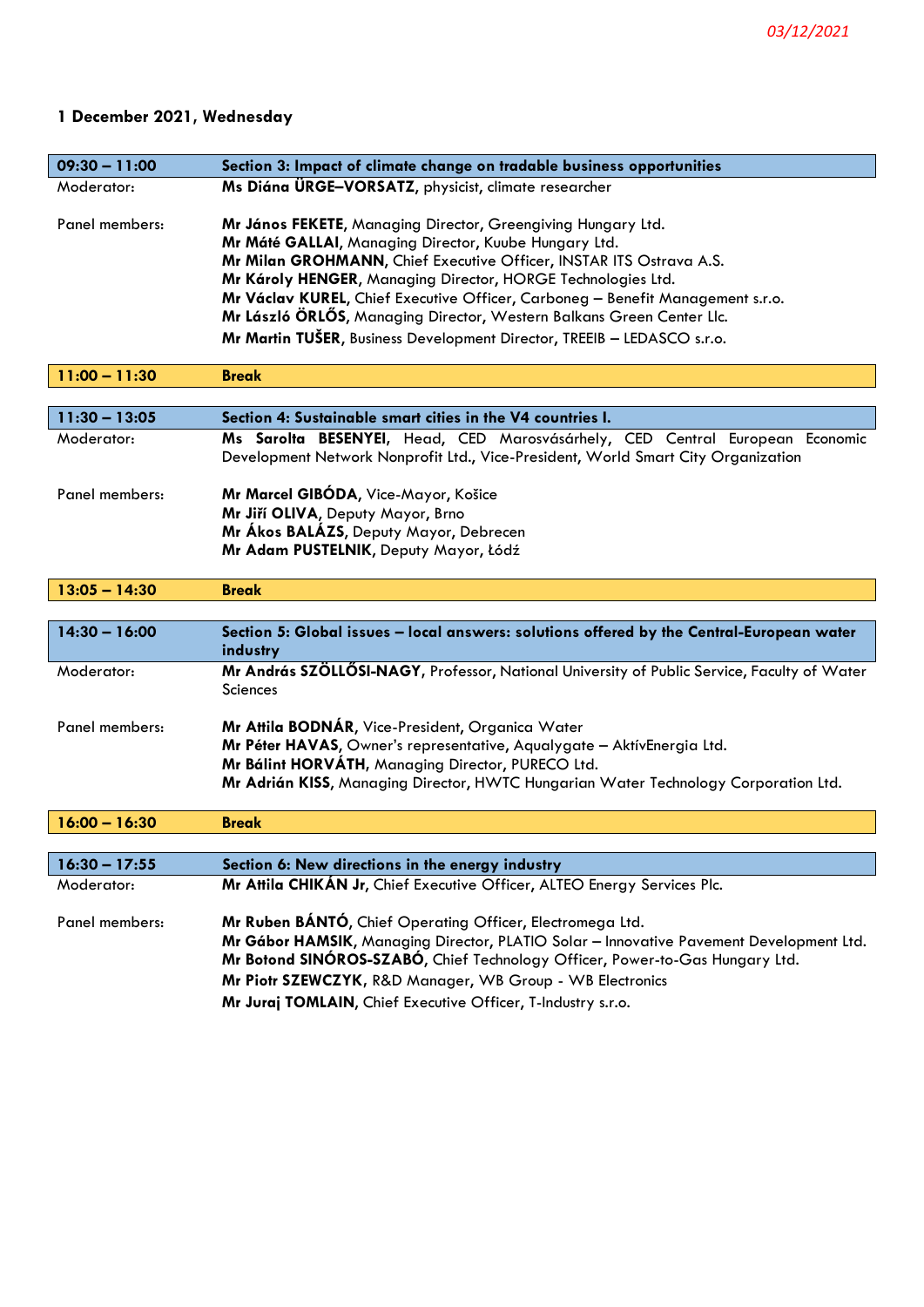# **2 December 2021, Thursday**

| $09:30 - 11:00$ | Section 7: Waste or recyclable? Questions and doubts                                                                                                                                                                                                                                                                                                                                                                                                     |
|-----------------|----------------------------------------------------------------------------------------------------------------------------------------------------------------------------------------------------------------------------------------------------------------------------------------------------------------------------------------------------------------------------------------------------------------------------------------------------------|
| Moderator:      | Ms Krisztina WEGNER, Head of environment, energy and quality management, MAV Hungarian<br>State Railways Plc.                                                                                                                                                                                                                                                                                                                                            |
| Panel members:  | Mr Martin BASILA, Chief Executive Officer, Sensoneo j.s.a<br>Mr Silvio BUCCI, Chief Executive Officer, NewTechLab Sp. z o.o.<br>Ms Erika HORVÁTH, Managing Director, Klarwin Magyarország Ltd.<br>Mr Balázs MORVAI, Project Manager, Palota Environmental Protection Ltd.<br>Ms Emese PANCSA, Managing Director, Compocity Ltd.<br>Ms Anita SIMON, Deputy Chief Executive Officer for Sustainability and Circular Economy,<br>ALTEO Energy Services Plc. |
| $11:00 - 11:30$ | <b>Break</b>                                                                                                                                                                                                                                                                                                                                                                                                                                             |
|                 |                                                                                                                                                                                                                                                                                                                                                                                                                                                          |
| $11:30 - 13:05$ | Section 8: Sustainable smart cities in the V4 countries II.                                                                                                                                                                                                                                                                                                                                                                                              |
| Moderator:      | Ms Sarolta BESENYEI, Head, CED Marosvásárhely, CED Central European Economic<br>Development Network Nonprofit Ltd., Vice-President, World Smart City Organization                                                                                                                                                                                                                                                                                        |
| Panel members:  | Mr Béla KESZEGH, Mayor, Komárno<br>Mr Antonín KOPLÍK, President, Elements For Smart City Alliance, Hodonín<br>Mr Paweł SMOŁKA, Business Development Manager, SEEDiA Sp. z o.o.<br>Mr Károly SZITA, Mayor, Kaposvár                                                                                                                                                                                                                                       |
| $13:05 - 14:30$ | <b>Break</b>                                                                                                                                                                                                                                                                                                                                                                                                                                             |
|                 |                                                                                                                                                                                                                                                                                                                                                                                                                                                          |
| $14:30 - 16:00$ | Section 9: Progressive agricultural technology developments                                                                                                                                                                                                                                                                                                                                                                                              |
| Moderator:      | Ms Dóra DREXLER, Managing Director, Research Institute of Organic Agriculture                                                                                                                                                                                                                                                                                                                                                                            |
| Panel members:  | Mr Ondřej KOLAŘÍK, Managing Director, ARBO Technologies s.r.o.<br>Mr Dávid MÉSZÁROS, Managing Director, SMARTKAS B.V.<br>Ms Gréta Ildikó RÁCZ, Managing Director, Green Drops Farm Ltd.<br>Mr Endre SZÜCS, Managing Director, bedrock.farm Ltd.<br>Mr Tamás PINTÉR, Sales Director, ABZ Drone Ltd.                                                                                                                                                       |
| $16:15 - 16:20$ | Closing panel - SUMMIT STREAMING - live streaming of the Summit closing ceremony<br>from the stage                                                                                                                                                                                                                                                                                                                                                       |